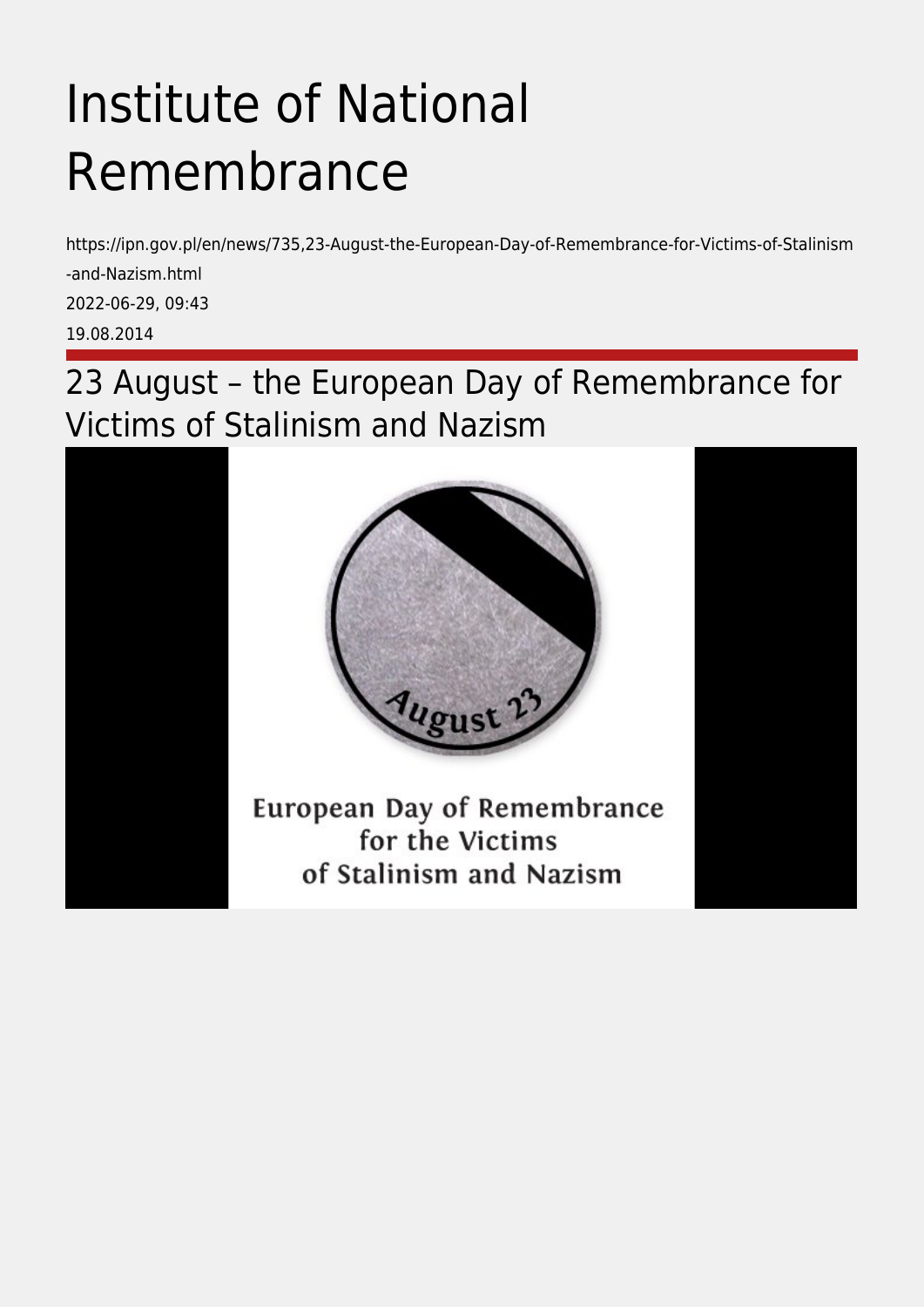

## **Share a symbolic sign of remembrance!**

**The European Network Remembrance and Solidarity continues the initiative started last year, the aim of which is to make Europeans associate the date of 23rd of August with a symbol of remembrance for the victims of the totalitarian regimes of the 20th century – those who perished under Brown and Red terror. An important element of this campaign is a badge specially designed for the occasion: it bears the message 'Remember. August 23'. You can order a badge or download an electronic version from the website: [www.enrs.eu/august23](http://www.enrs.eu/august23). The organisers of the initiative encourage popularising and sharing of this symbol of remembrance. This year, the official**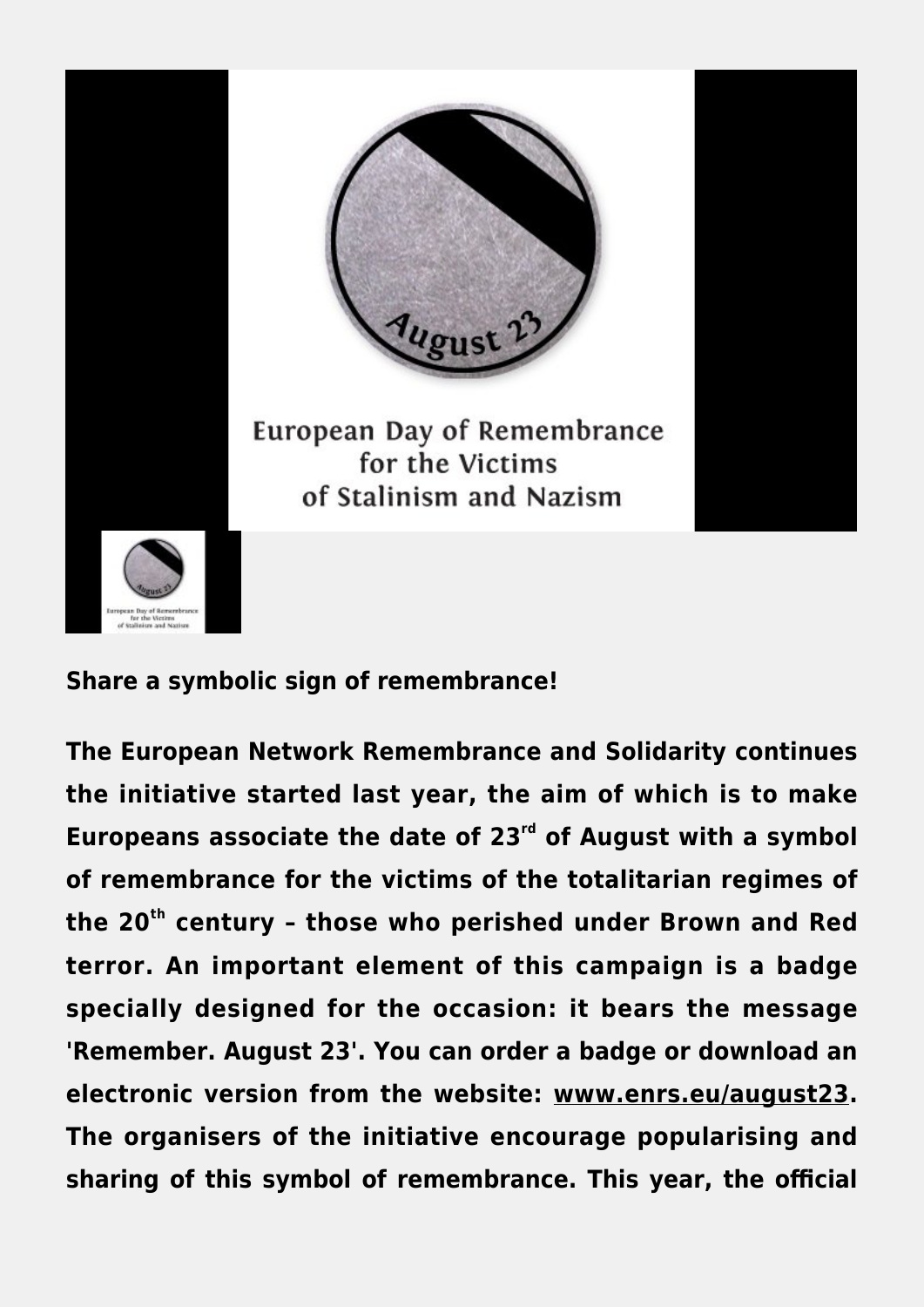## **commemoration of the European Day of Remembrance for Victims of Stalinism and Nazism will be held in Latvia.**

The collection of the postcards including the badge with a black ribbon contains ten different embellished photographs of victims of Nazi concentration camps, death camps, Soviet Gulag and Soviet prisons, each of them stigmatised with prisoner identification numbers. All this creates an expressive, moving and visual record of the crimes of this era.

The European Day of Remembrance for Victims of Stalinism and Nazism was proclaimed by the European Parliament on 23 September 2008. Its aim is to commemorate the victims of mass deportation and extermination, as well as to promote democracy, peace and stability in Europe. The first formal commemoration of this day was organised in 2011 in Warsaw, under the auspices of the Polish Presidency. This date marked the adoption of the 'Warsaw Declaration', whose signatories noted the necessity of preserving the memory of the evil consequences of totalitarian regimes, and called upon the European Union to explore and collect documentation connected with crimes committed by those regimes. In subsequent years, official commemorations were held in Hungary and Lithuania. This year, the European Day of Remembrance for Victims of Stalinism and Nazism will be officially commemorated in Riga.

The European Network Remembrance and Solidarity is an international organisation whose aim is to research, document, and popularise knowledge of the  $20<sup>th</sup>$  century history of Europe, and to commemorate